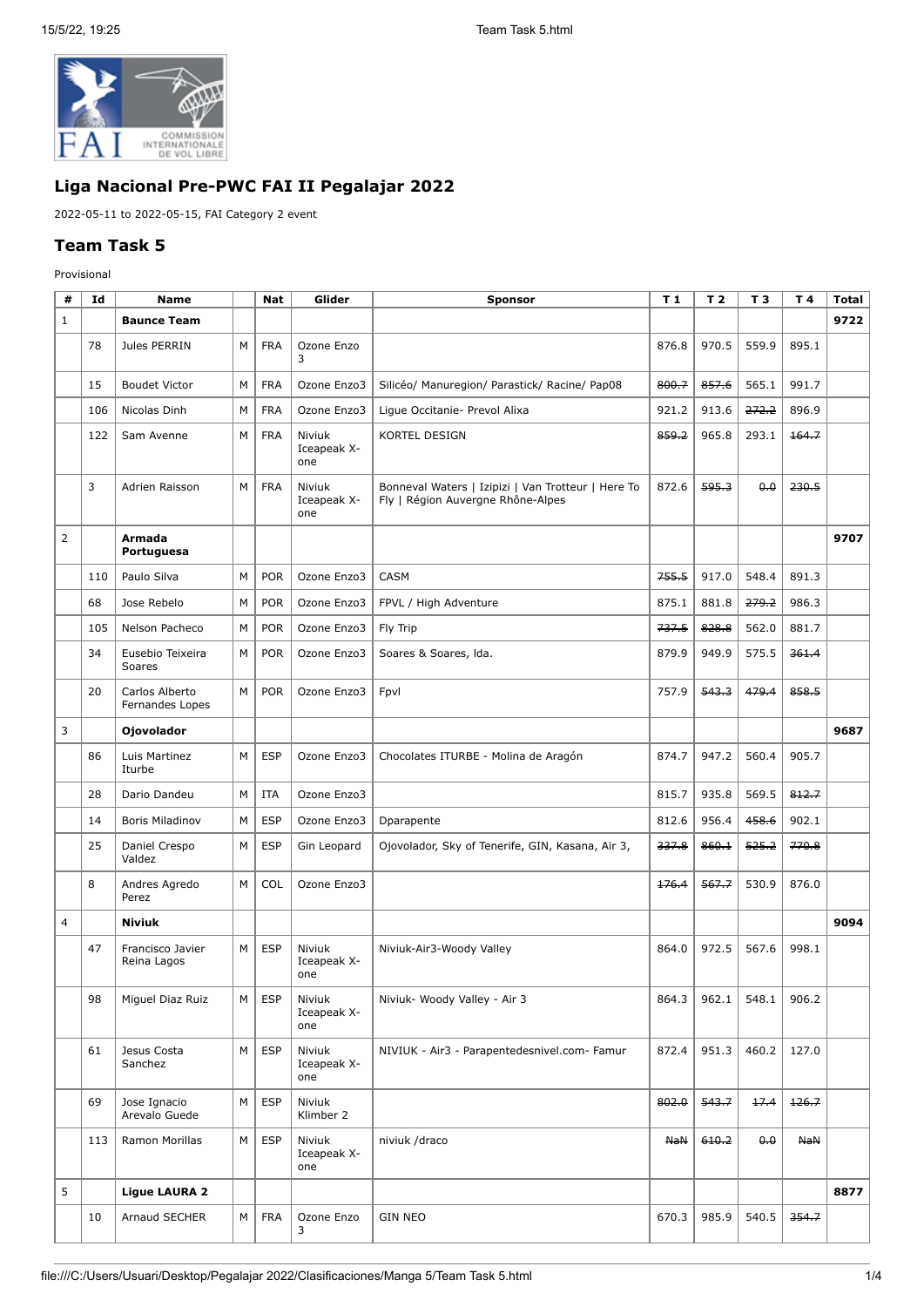## 15/5/22, 19:25 Team Task 5.html

| #              | Id             | Name                                 |              | <b>Nat</b> | Glider                       | <b>Sponsor</b>                                                                               | T <sub>1</sub> | T <sub>2</sub> | T <sub>3</sub> | T 4      | <b>Total</b> |
|----------------|----------------|--------------------------------------|--------------|------------|------------------------------|----------------------------------------------------------------------------------------------|----------------|----------------|----------------|----------|--------------|
|                | 33             | Erwan Didriche                       | M            | <b>FRA</b> | Niviuk<br>Iceapeak X-<br>one | Niviuk/ Kortel Design / Syride/Le houcas<br>club/Airone                                      | 862.2          | 965.2          | 554.4          | 152.3    |              |
|                | 64             | Jonas Laplace                        | М            | <b>FRA</b> | Niviuk<br>Iceapeak X-<br>one | Kortel Design / Passy Mont-Blanc / ESME /<br>AIESME                                          | 431.4          | 622.3          | 547.9          | 891.7    |              |
|                | 17             | Candice Olliet                       | F            | <b>FRA</b> | Niviuk Artik<br>6            |                                                                                              | 629.0          | 94.1           | 213.3          | 691.2    |              |
|                | 18             | Capucine DELIOT                      | F            | <b>FRA</b> | Niviuk Peak<br>5             | Pôle France, Région Haut de France, Département<br>le Nord                                   | 827.3          | 37.5           | <b>NaN</b>     | 717.6    |              |
| 6              |                | <b>Ligue AURA</b>                    |              |            |                              |                                                                                              |                |                |                |          | 7975         |
|                | 81             | Justin Puthod                        | M            | <b>FRA</b> | Niviuk<br>Iceapeak X-<br>one | Kortel design / Chamonix / Niviuk                                                            | 865.5          | 977.8          | 545.6          | 904.9    |              |
|                | 85             | Lucas Masson                         | M            | <b>FRA</b> | Ozone Zeno                   | Abia Domotique                                                                               | 811.4          | 867.7          | 543.0          | 495.5    |              |
|                | 136            | nicolas manzoni                      | M            | <b>FRA</b> | Niviuk Peak<br>5             | Niviuk                                                                                       | 861.3          | 811.1          | 28.3           | 263.2    |              |
|                | 21             | Chloe Mamet                          | $\mathsf{F}$ | <b>FRA</b> | Niviuk Artik<br>6            | Equipe de ligue AURA                                                                         | 21.6           | 51.9           | 0.0            | 29.2     |              |
| $\overline{7}$ |                | <b>Ozone Andorra</b>                 |              |            |                              |                                                                                              |                |                |                |          | 7944         |
|                | 108            | Pablo Menchero<br>Garcia Olias       | M            | ESP        | Ozone Enzo3                  | Megamec                                                                                      | 876.8          | 888.8          | 559.5          | 989.3    |              |
|                | 82             | Konrad Warzolek                      | M            | <b>ESP</b> | Niviuk X-one                 | AirParapente                                                                                 | 866.0          | 836.6          | 463.4          | 879.6    |              |
|                | 131            | Xavier Berneda<br>Martin             | М            | <b>ESP</b> | Ozone Enzo3                  | MUNICHSPORTS - Duuo Shoes - FlyFox -<br>Parashop.es - FAC                                    | 171.0          | 572.0          | 0.0            | 693.1    |              |
|                | 55             | Chechu Martinez<br>Rojano            | M            | <b>ESP</b> | Ozone Zeno                   | FAC - FGT                                                                                    | 306.7          | 551.5          | 0.0            | 183.0    |              |
|                | $\overline{2}$ | Abraham Espejo<br>fernandez          | M            | <b>ESP</b> | Ozone Enzo<br>3              |                                                                                              | 131.6          | 89.8           | 0.0            | 705.0    |              |
| 8              |                | <b>VENENOSOS</b><br><b>RACE TEAM</b> |              |            |                              |                                                                                              |                |                |                |          | 7800         |
|                | 73             | Juan Becerra                         | М            | <b>ESP</b> | <b>UP Guru</b>               |                                                                                              | 859.9          | 768.1          | 454.3          | 899.8    |              |
|                | 51             | Gorka Tornos<br>Zabala               | М            | <b>ESP</b> | Ozone Zeno                   | <b>EAKF</b>                                                                                  | 825.4          | 814.7          | 542.0          | 796.9    |              |
|                | 109            | Paco Navarro<br>Gonzalez             | м            | <b>ESP</b> | MacPara<br>Magus             |                                                                                              | 451.2          | 605.4          | 0.0            | 782.1    |              |
|                | 23             | DANI MARTINEZ                        | М            | <b>ESP</b> | Skywalk<br>SPICE2            | Segura Activa - OlivAir - Skywalk España                                                     | 132.9          | 398.7          | 0.0            | $71 - 2$ |              |
| 9              |                | <b>LAPOIL SP</b>                     |              |            |                              |                                                                                              |                |                |                |          | 6985         |
|                | 129            | Vasile Bogdan<br>Clinciu             | М            | ROU        | Ozone Zeno                   |                                                                                              | 224.9          | 824.1          | 272.9          | 817.8    |              |
|                | 125            | Sofia Rebollo<br>Rebollo             | F            | <b>ESP</b> | Ozone Zeno                   | TALLERES REBOLLO MALAGA                                                                      | 452.4          | 622.8          | 285.8          | 673.7    |              |
|                | 92             | Manuel Nieto<br>Maestre              | М            | <b>ESP</b> | Niviuk<br>Iceapeak X-<br>one | Ayto. Los Palacios y Vfca.                                                                   | 580.0          | 362.0          | 293.4          | 705.0    |              |
|                | 44             | Francisco Alcala<br>molina           | M            | ESP        | Ozone ZENO                   |                                                                                              | 422.5          | 327.4          | 425.2          | 689.4    |              |
|                | 99             | Miguel Fajardo<br>Hermoso            | М            | <b>ESP</b> | Niviuk Peak<br>5             |                                                                                              | 204.2          | 866.6          | 0.0            | 684.1    |              |
| 10             |                | <b>Les Paquerettes</b>               |              |            |                              |                                                                                              |                |                |                |          | 6909         |
|                | 11             | Arthur Moindrot                      | М            | <b>FRA</b> | Niviuk<br>Iceapeak X-<br>one | Air Aventure / Kortel Design / Air 3                                                         | 860.6          | 974.9          | 568.9          | 897.3    |              |
|                | 88             | Malo Richard                         | М            | <b>FRA</b> | Ozone Enzo3                  | Ligue occitanie de vol libre / Altitude eyewear /<br>Region Occetanie / la baromme de la com | 828.8          | 880.5          | 560.3          | 184.4    |              |
|                | 26             | Daniel Dijoux                        | M            | <b>FRA</b> | Niviuk<br>Iceapeak X-<br>one | T <sub>2</sub> B                                                                             | 234.3          | 118.1          | 549.8          | 85.2     |              |
|                | 140            | Mael Jimenez                         | M            | <b>FRA</b> | Niviuk<br>Iceapeak X-<br>one | AirG Products, Phieres Products                                                              | 209.3          | 284.2          | 0.0            | NaN      |              |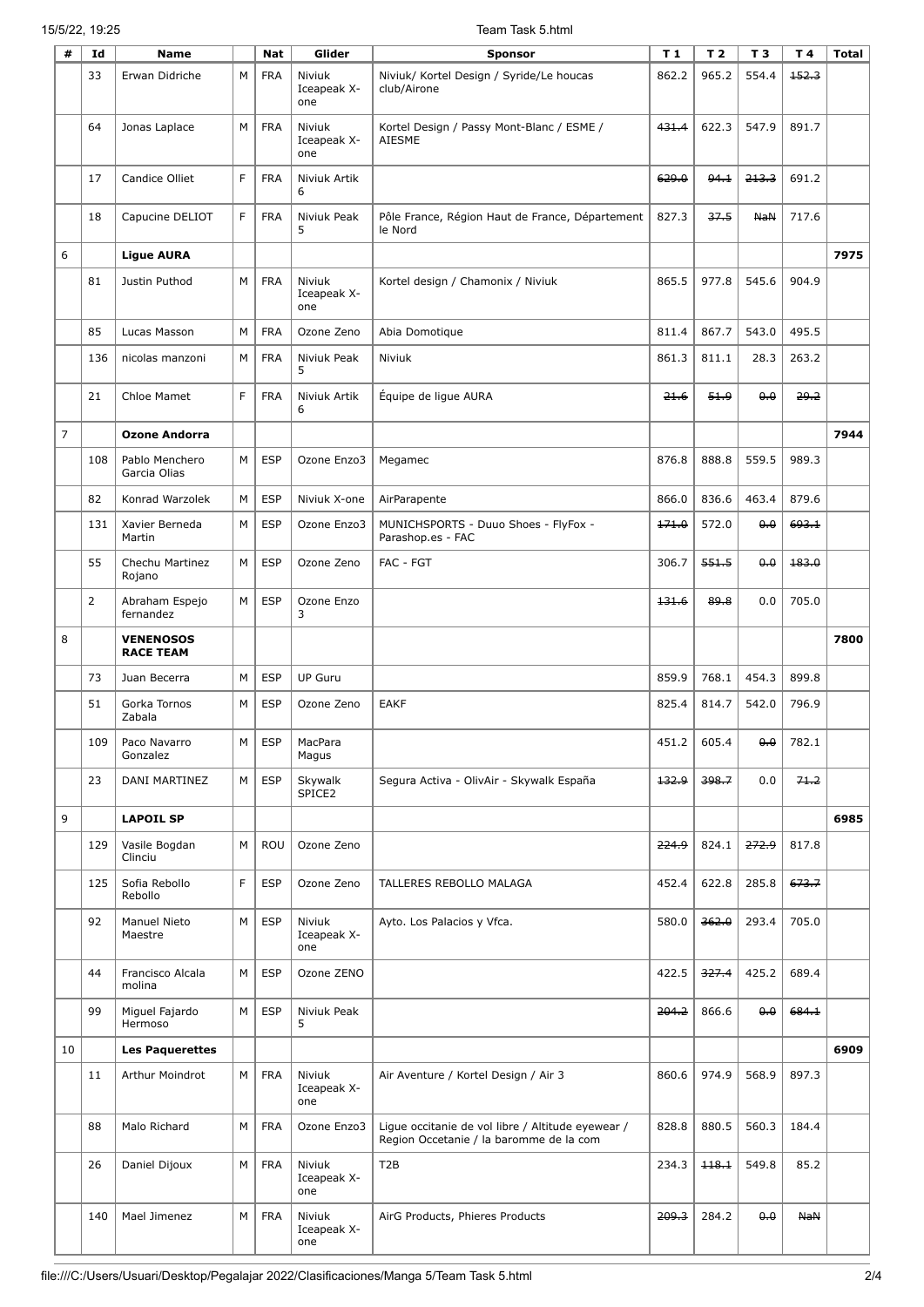## 15/5/22, 19:25 Team Task 5.html

| #  | Id  | <b>Name</b>                          |   | <b>Nat</b> | Glider                       | <b>Sponsor</b>                                                          | T <sub>1</sub> | T <sub>2</sub> | T <sub>3</sub> | T 4        | Total |
|----|-----|--------------------------------------|---|------------|------------------------------|-------------------------------------------------------------------------|----------------|----------------|----------------|------------|-------|
| 11 |     | <b>SIXTEAM</b><br><b>PARAGLIDING</b> |   |            |                              |                                                                         |                |                |                |            | 6441  |
|    | 71  | José Jiménez Belda                   | M | <b>ESP</b> | Niviuk Peak<br>5             | TOLDOS ZAIDIN - SKYWALK -SHERPA -<br>ECOINERTES - AYTO HUETOR SANTILLAN | 810.0          | 802.1          | 551.3          | 186.8      |       |
|    | 95  | Marcelo Sanchez<br>Vilchez           | M | <b>ESP</b> | Niviuk Peak<br>5             | Colada perfecta-CVL Granada-Draco- Totum Sport<br>- Grupo Carino        | 813.6          | 932.8          | 0.0            | 186.3      |       |
|    | 137 | Álvaro Romero<br>Camacho             | M | <b>ESP</b> | Niviuk Artik<br>6            | MI PADRE                                                                | 488.8          | 385.5          | 0.0            | 689.0      |       |
|    | 30  | Dylan Mansley                        | М | <b>GBR</b> | Flow<br><b>XCRacer</b>       | FlySpain - Predator Helmets                                             | 479.8          | 334.6          | 0.0            | 708.2      |       |
|    | 96  | Marcos Sancho<br>Fernández           | M | <b>ESP</b> | Skywalk<br>Cayenne 6         | Mi padre - Apco Aviation                                                | 467.0          | 283.0          | 0.0            | 259.8      |       |
| 12 |     | <b>Acme Air Force</b>                |   |            |                              |                                                                         |                |                |                |            | 6222  |
|    | 133 | antonio ramos<br>moyano              | М | <b>ESP</b> | <b>GIN Leopard</b>           |                                                                         | 770.0          | 558.5          | 450.8          | 652.1      |       |
|    | 53  | IVÁN COLÁS                           | М | ESP        | <b>UP Guru</b>               |                                                                         | 430.1          | 864.8          | 540.5          | 126.9      |       |
|    | 138 | Íñigo Redín                          | M | <b>ESP</b> | Niviuk Artik<br>6            | Miseñora.com                                                            | 456.4          | 390.1          | 0.0            | 476.9      |       |
|    | 128 | <b>Txus Blanco</b><br>Zabaleta       | М | <b>ESP</b> | Niviuk Artik<br>6            | Electronica y Carretillas Toyota                                        | 315.7          | 339.3          | 0.0            | 631.6      |       |
|    | 94  | Marcelo Gazzolo<br>Rossi             | M | ARG        | <b>UP Meru</b>               | Clinica Dental Mendavix                                                 | 174.4          | 431.0          | NaN            | <b>NaN</b> |       |
| 13 |     | <b>Calce Team</b>                    |   |            |                              |                                                                         |                |                |                |            | 4224  |
|    | 120 | Ronald Mendoza<br>Gonzales           | М | <b>VEN</b> | Niviuk Peak<br>5             | www.airtoplay.com                                                       | 806.9          | 794.4          | 545.5          | 126.9      |       |
|    | 93  | Manuel Damián<br>Alonso Álvarez      | M | <b>ESP</b> | Niviuk Peak<br>5             | LET'S FLY                                                               | 472.7          | 490.6          | 17.4           | 82.4       |       |
|    | 5   | Alejandro Moreno<br>Pascual          | M | <b>ESP</b> | <b>BGD Cure 2</b>            |                                                                         | 430.6          | 368.1          | <b>NaN</b>     | <b>NaN</b> |       |
|    | 52  | Gregorio González<br>Oliva           | M | <b>ESP</b> | Niviuk<br>Iceapeak X-<br>one |                                                                         | 422.5          | 288.1          | 0.0            | 88.5       |       |
| 14 |     | <b>Ozone Alamair</b>                 |   |            |                              |                                                                         |                |                |                |            | 3394  |
|    | 48  | Félix Rodriguez                      | M | <b>ESP</b> | Ozone Enzo3                  | OZONE - CERTIKA - ALFAPILOT                                             | 873.4          | 964.5          | 561.8          | 993.9      |       |
| 15 |     | <b>Sicily</b>                        |   |            |                              |                                                                         |                |                |                |            | 3275  |
|    | 40  | Federico Brown<br>Manzone            | M | ITA        | Ozone Enzo3                  | Aeroclub Italia, Air3                                                   | 846.1          | 969.2          | 557.6          | 901.9      |       |
| 16 |     | <b>Czech Team</b>                    |   |            |                              |                                                                         |                |                |                |            | 3038  |
|    | 127 | Tomá Drnec                           | M | <b>CZE</b> | Ozone Enzo3                  |                                                                         | 819.0          | 824.2          | 520.2          | 875.0      |       |
| 17 |     | <b>France</b>                        |   |            |                              |                                                                         |                |                |                |            | 3025  |
|    | 58  | Jacques Fournier                     | M | <b>FRA</b> | Ozone Enzo3                  | Stodeus / Woody Valley / Parateam                                       | 599.7          | 962.0          | 564.2          | 899.3      |       |
| 18 |     | <b>SUPAIR</b>                        |   |            |                              |                                                                         |                |                |                |            | 2330  |
|    | 16  | <b>CLEMENT Latour</b>                | M | <b>FRA</b> | Ozone Enzo3                  | <b>FFVL</b>                                                             | 236.6          | 911.3          | 275.6          | 906.0      |       |
| 19 |     | <b>Boomerang 12</b>                  |   |            |                              |                                                                         |                |                |                |            | 2085  |
|    | 74  | Juan Carlos<br>Martinez Melon        | M | <b>ESP</b> | CCC                          | Kasana.es                                                               | 660.1          | 867.9          | 556.8          | <b>NaN</b> |       |
| 20 |     | UP                                   |   |            |                              |                                                                         |                |                |                |            | 2065  |
|    | 13  | Ben Kendall                          | М | <b>USA</b> | <b>UP Meru</b>               | WARREN FILMS                                                            | 418.7          | 734.6          | 0.0            | 184.2      |       |
|    | 41  | Federico Núñez<br>Alcón              | М | <b>ESP</b> | <b>UP Guru</b>               | zahe.ropa                                                               | 176.9          | 424.1          | 0.0            | 126.8      |       |
| 21 |     | <b>M 8 M</b>                         |   |            |                              |                                                                         |                |                |                |            | 1722  |
|    | 65  | Jonatan Sastre<br>Hernández          | М | <b>ESP</b> | Ozone Delta<br>4             |                                                                         | 416.3          | 419.5          | 17.4           | 83.3       |       |
|    | 59  | Javier Garcia<br>Contreras           | М | <b>ESP</b> | <b>GIN Camino</b>            |                                                                         | 232.9          | 535.5          | 17.4           | NaN        |       |
| 22 |     | <b>Scientific Team</b>               |   |            |                              |                                                                         |                |                |                |            | 1458  |